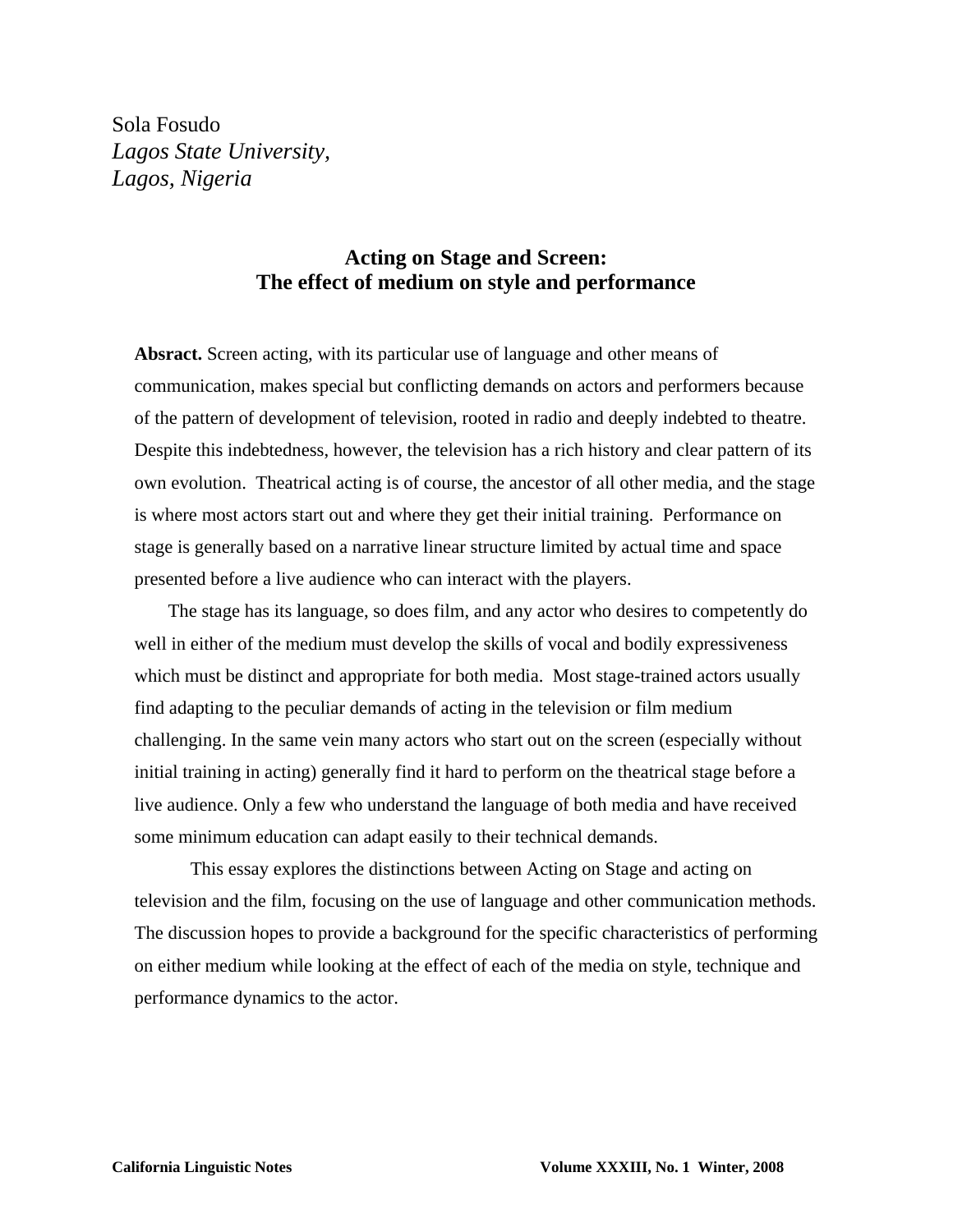# **Introduction**

It is often argued that there is no single satisfactory comprehensive definition of acting. However we all do agree that it is the art of make-believe. Charles McGaw (1980.3) defines acting as "behaving as if things that are not real are real." Readily, we can see that the make-believe games of childhood have been covered by this definition. That is, depending upon the quality of his imagination, almost every child is a good actor, provided he acts, as most Children do only for the benefit of himself and for others who are participating in the make-believe game. The foregoing pre-supposes that everyone is an actor from childhood or that everyone can act from the level of natural human instincts and practices, and also from social and psychological points of view. But the person who aims at professional competence in acting needs a more thorough and demanding preparation. He must be aware that the process of acting is highly complex, that the performance of a major role requires both talent and technical skills.

The successful stage performance, according to McGaw (p 5), is a feat of artistry that has to be carefully planned for the purpose of communicating with the greatest possible effectiveness the meaning of a particular play to an audience. In other words, the stage is not a casual world in which the actors behave impulsively and with mere self-determination, it is a world of careful design in which all the parts of the pattern serve to illuminate the purpose of the playwright. Emphasing this point, he writes

Acting is not as it may once have been believed to be, a God-given gift that enabled some special people to go on stage without training or experience and perform instinctively. / Good acting results from the practice of certain skills that can be learned if one has the aptitude and the determination to do so. These skills provide an external and an internal technique enabling the actor at each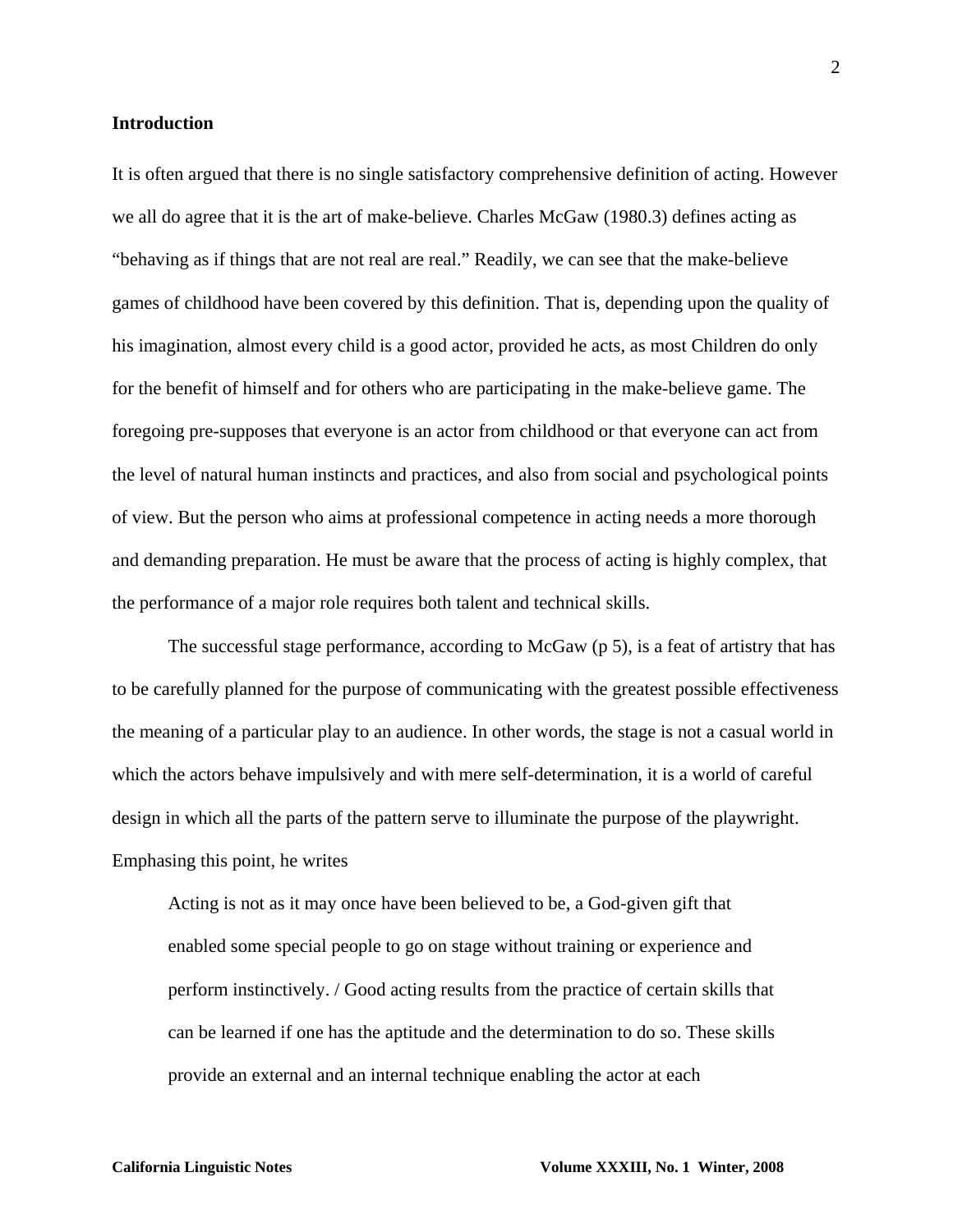performance to execute a series of specific tasks that taken together creates a design that reveal the purpose of a play (p 9)

It is this crucial requirement that Robert Benedetti (1976.1) describes as "The need for technique". He believes that before the playwright's conception or the director's interpretation can live, the actor must translate them into meaningfully-patterned sensations communicable to his audience. Until this has been done, he insists that "theatre can exist only on an intellectual or literary level; the skill of the actor in creating expressive sensations is what makes theatre a potentially full human experience, the "liveliest" among all the arts. (p 1)

In the same view, David Margashack (1977.27) in his translation of Stanislavsky's *My Life in Arts* and *An Actor Prepares* talks about the latter's "psyco-physical" and "psychological" laws of acting, which place emphasis on the inner and the outer work of the actor on himself, and the inner and the outer work of the actor on his role.

Stanislavsky draws a clear distinction between the different types of actors namely: the **creative actor,** the **imitative actor** and the **stage hack.** For him, the creative actor is the one who has the ability to stimulate and direct nature, enter into the feeling of his part and give them an outward embodiment. He insists that his special method "psycho-technique" also referred to as "System" exists for that very purpose and must consequently be learned very thoroughly by every actor who wants to become a creative actor.

The main task of the creative actor therefore is not only to represent the life of his part in its external manifestations, but to re-create on the stage (or the screen), the inner life of the character he represents, adapting his own human feelings to this unfamiliar life and denoting to it, all the organic elements of his own soul. Christopher Lee's performance in the *Dracula* series and Marlon Brando's in *On the Waterfront* and exemplify this approach. The audience feels the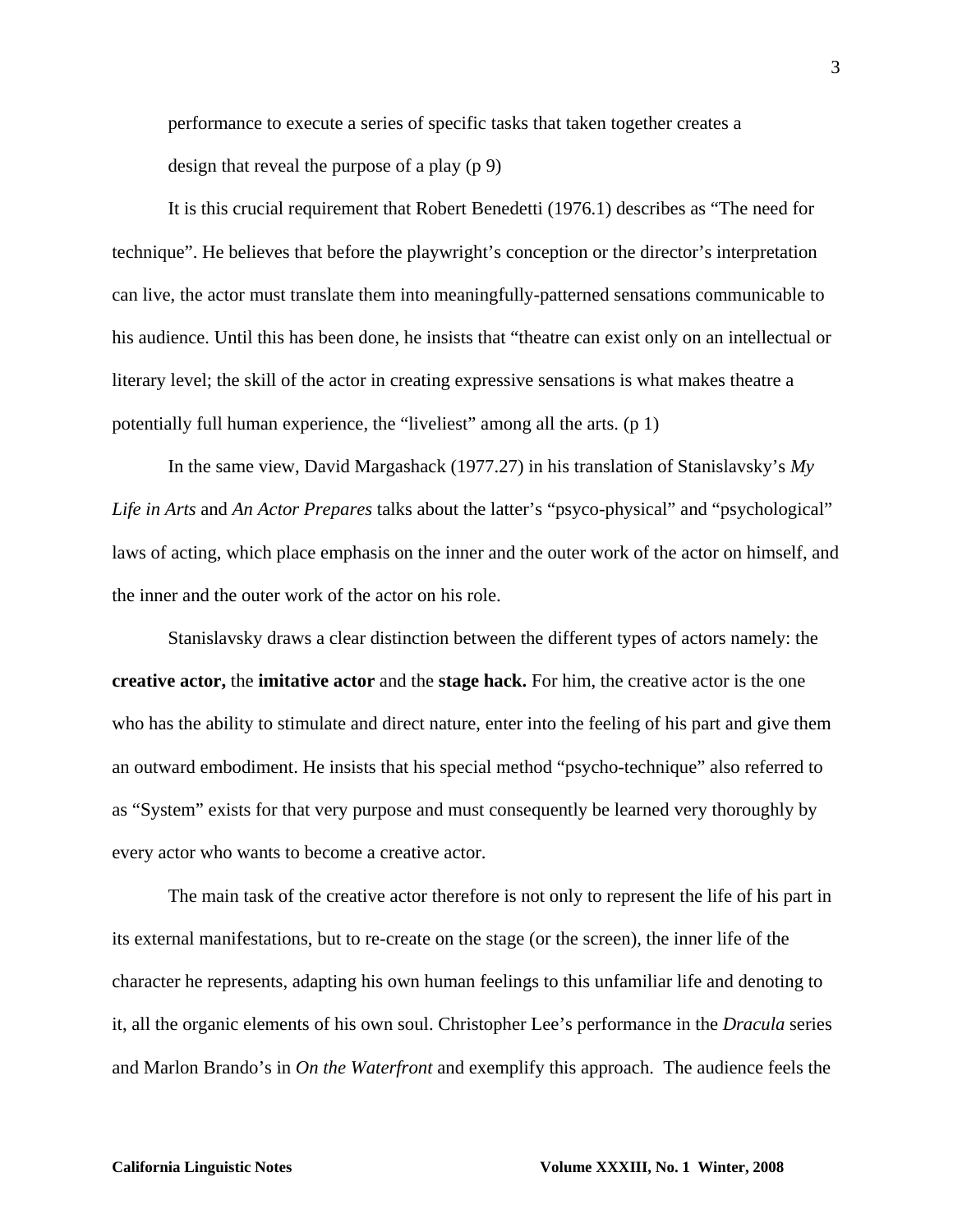weight of futility and failure with him as Terry Malloy (Brando's character) confronts his brother, "I could have been somebody."

The difference between the creative actor and the imitative actor, says Stanislavsky, is that the latter enters into the feelings of his part only during the preparatory stages of his work, while during the actual performance, he does so only indirectly, that is to say, by imitating his former experience. Such acting, Stanislavsky points out, may be beautiful, but it is not deep, it is affective rather than powerful. In it, the *form* is more interesting than the *content.* It creates a greater impression on the spectator's sight and hearing than on his spirit, and for that reason, it thrills rather than moves him. One can see Meryl Streep brush her forefinger across her cheek in a gesture of helplessness and despair in various movies. This gesture conveys but is not a recreation of the experience of the character. The spectator admires rather than believes in such imitative acting. Its means are too superficial or too showy for the expression of great passions.

Stage hacks, in the words of Stanislavsky, merely reproduce the text of their parts by means of once-and-for-all worked out methods of stage acting. They are unable to enter into the feelings of their part. They never even achieve the external results of this creative process. All that remains for them to do, is resort to overacting, for which there exists a large assortment of every kind of theatrical imitative method which is supposed to convey by external means all sorts of feelings one may reencounter in the practice of the stage. These ready-made mechanical methods of acting however soon lose all resemblance to life and are transformed into mechanical stage tricks, devoid of all real feeling. A number of Nigerian and Indian actors who work in popular films fall into this category.

Although the basic rudimentary knowledge and the general technical skills required by the actor are not to be covered within the scope of this essay, a brief summary shall however suffice. Derek Bowskill (1977); Robert Benedetti (1976); Charles Mc Gaw (1980); Constantine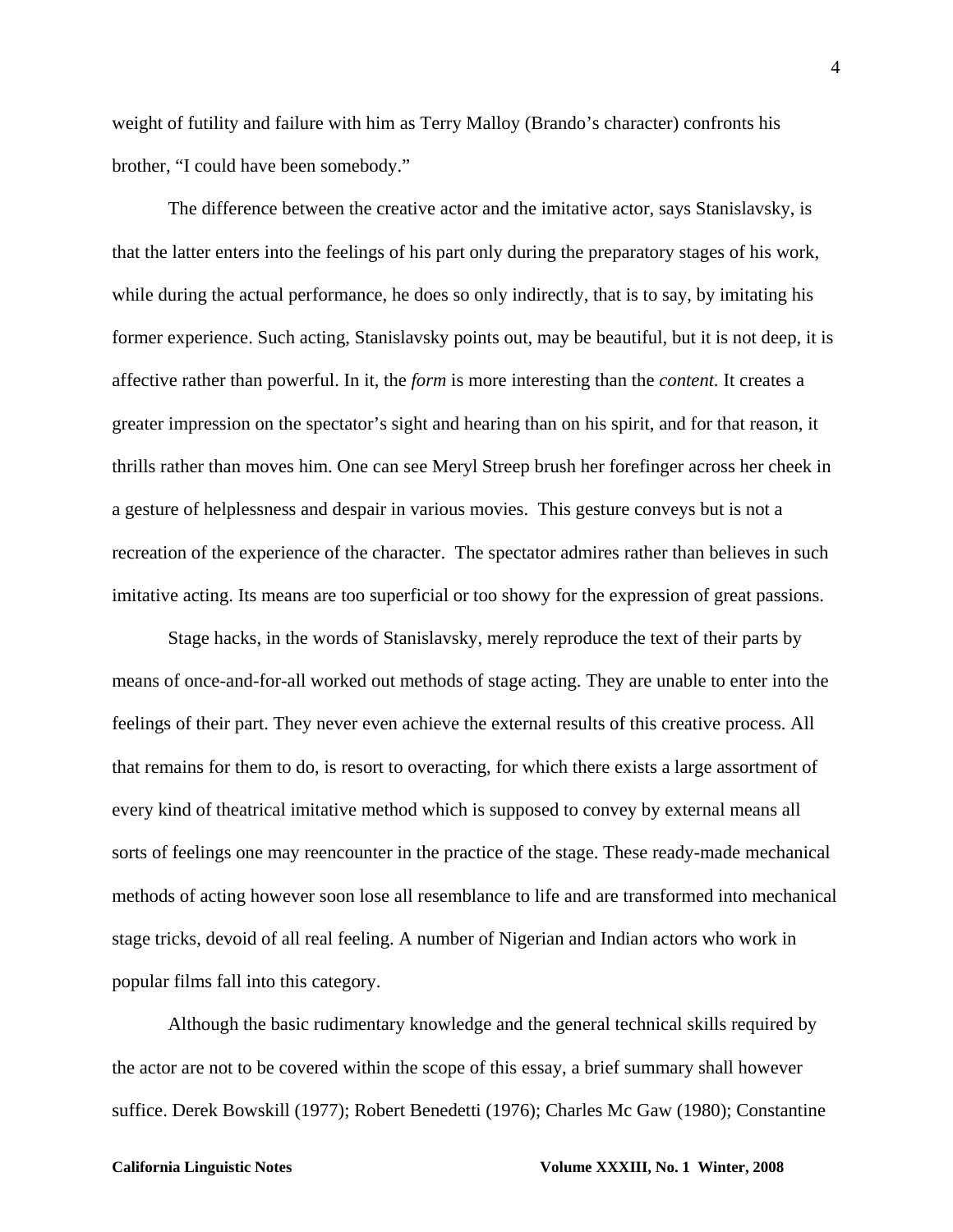Stanislavsky in David Magarshack (1977) and many others have written extensively on these basic skills. They include, relaxation, concentration, imagination, observation spontaneity, expressiveness, flexibility, development of skill of analysis and instincts for role-playing. They all agree that these qualities and pre-requisites are more often than not dormant in every actor until they are discovered, developed and nurtured.

Having established that the actor needs to discover himself, acquire certain skills and develop a technique not withstanding the media through which his art is to be expressed, we shall now proceed to examine the differences in the methods of application of these skills and techniques in the different media of the stage and the screen. That is, those elements and factors which affect or influence the pattern of performance delivery on both media. They include:

- 1. Space
- 2. Gestures
- 3. Voice and Speech
- 4. Emotions
- 5. Continuity

## **Space**

Film takes away live audience and frees the actor from the limits of actual time and space. Film places the actors in the broadcast context of their environment. According to Hindman, Kirkman and Monk (1982.19),

actors work on stage in environments that are only suggested with limited scenery, indicated by a single room, or created by several sets that must be changed during scene breaks, film on the other hand can show the actual background fluidly.

The environment in film may easily be as important as the performers, yet a paradox exists in the way the film actor can freely make use of the real space available to him because essentially he is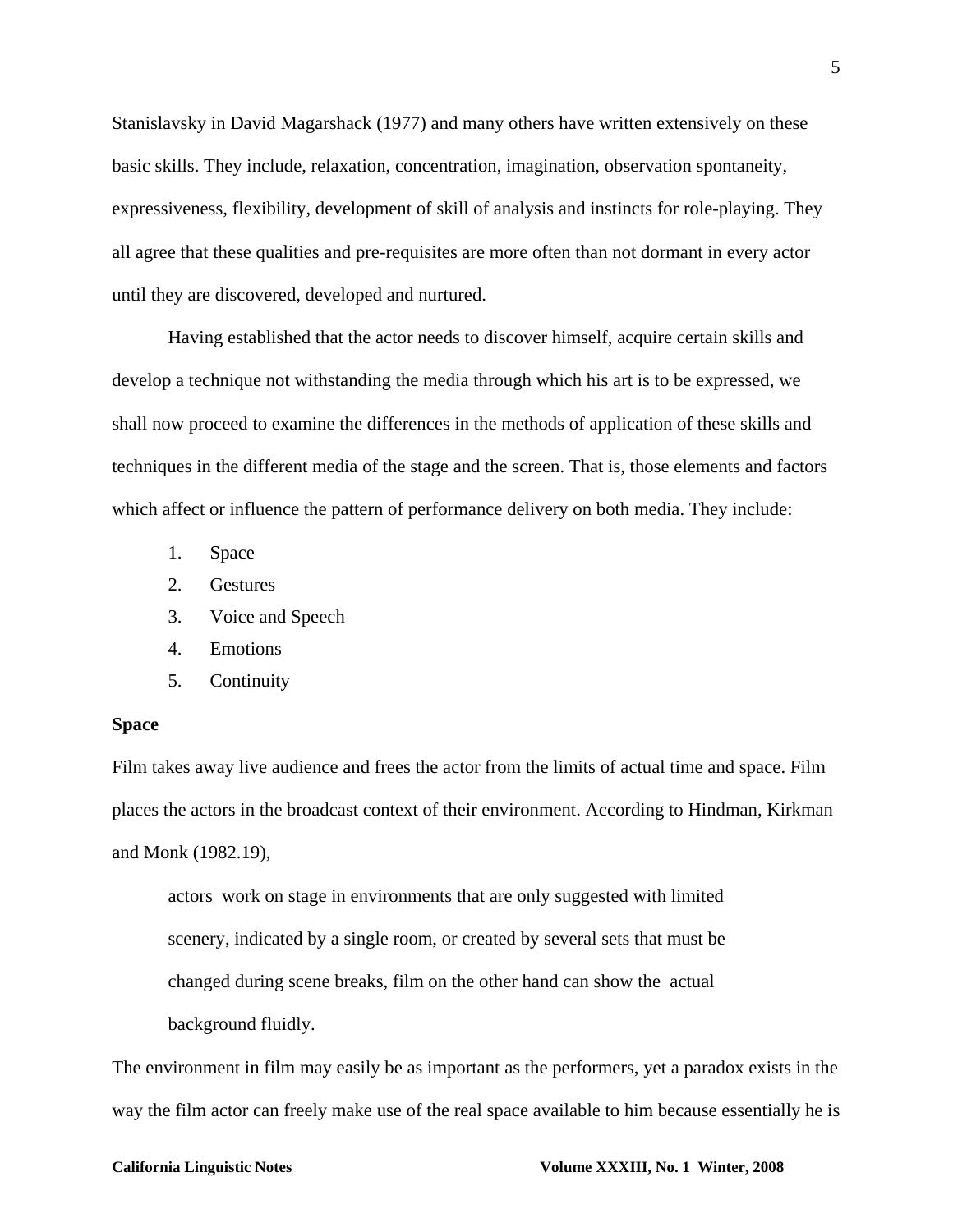performing for the camera, and unless the camera lens can contain the entire acting space, he will be limited in his movements. The stage, on the other hand, can only simulate the space of the particular setting, either the entire space or part of the space on the stage; the actor is expected to be elaborate in the projection of his words and actions much more then the screen actor who purportedly has a realistic spatial advantage for his motions, which nonetheless must necessarily be constrained.

In the stage tradition, actors create scene by scene. For the film camera, actors usually create frame by frame. A total performance can be as brief as a glance upward or a simple turning of the head sideways. One shot of an actor's face can say a great deal without dialogue, without action. Burrows and Wood (1978.208) state that in television actors must learn to work with *physical precision*. Compared to the stage, television blocking is very precise, every move and tiny gesture have to be carefully planned and controlled. On the stage each movement may be accurate to a few feet. In television (the screen) the action must be measured by inches.

Hindman, Kirkman and Monk (1982.60) describe this factor as *positioning* and argue that the space actors have to work in as they create frames is constantly changing. Stage actors may be upset by how close they have to play some scenes for film, but the screen emphasises the smallest distance between characters. Let us take a political meeting situation for instance, where the delegates are sitting with not more than an inch between their chairs, such toe-to-toe, nose-tonose arrangement can look normal on the screen but in a stage situation, it would be awkward. The psychological distance that one might think is demanded in a situation by a storyline can put actors abnormally apart. The actor has to learn to create space with posture and with body position rather than floor distance.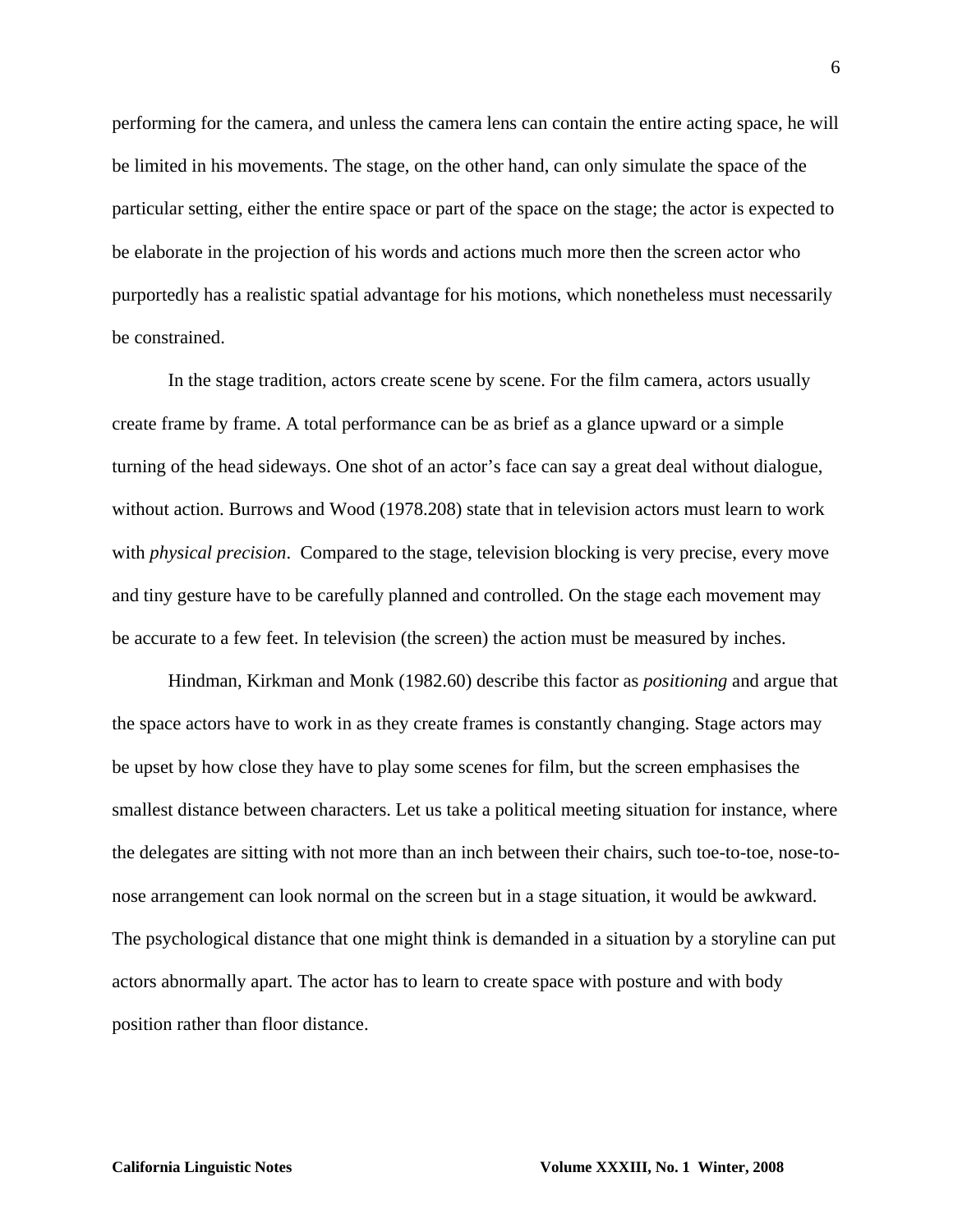### **Nonlinguistic communication**

The scale of significant movements necessary for effective stage work is generally a liability on the screen. The actor must reduce normal theatre gestures and control stage projection. Theatre training encourages a type of performance that appears overdone under the close scrutiny of the camera.

It is interesting that an untrained actor who would be quickly dismissed for incompetence in stage work might sometimes have an initial advantage over trained professionals in screen work. Such actors as Anna Paquin, who won an Oscar for her performance in *The Piano*, and the now famous Renee Zellweger have played important roles in some of the great films. The untrained "real person" can often present a natural image on the screen; yet the screen doesn't just record real life without technique. To this extent, the untrained real person will still need training to acquire technical skills especially in order to play different roles at different times flexibly; he might fantastically well in one role and be a disappointment in another.

No doubt, training and experience in acting are essential for sustained and credible performance on the screen. It is better therefore to work with trained screen actors than what we might call "just real people" or untrained real people. The screen actor is able to generally scale down from a stage performance, creating gestures that fit the size of the shot within an illogical working space that seldom reflects the action as it would occur in real life. According to Burrows and Wood (1978.207), Screen actors must adjust to smaller scope of projection instead of the exaggerated movements and sweeping gestures that must be seen in the back row of the theatre, the actor has to restrict all actions and movement to a camera only about ten feet away. For example, in the scene with his brother in the car in *On the Waterfront*, Brando's eyes widen slightly as he tilts his head toward his brother.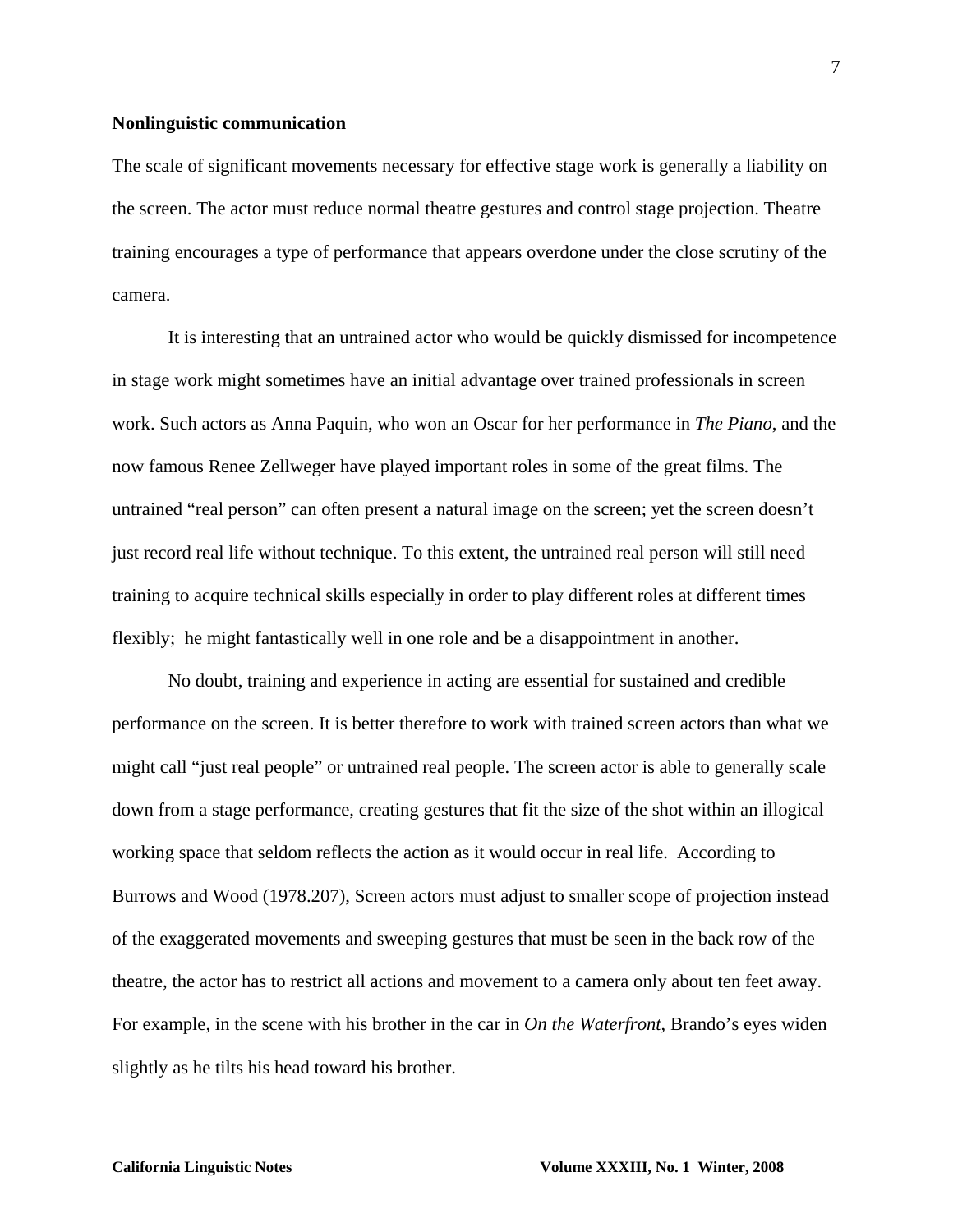Dolman and Knaub (1973.176) identify twelve types of stage movements including those dictated by the plot and prescribed by the playwright as essential action, such dancing, fighting, serving stage meals, hiding, eating, telephoning  $\&$  so on. While all these are also applicable to the screen, Hindman, Kirman and Monk (1982.63) identify three categories of specific gestures and movements for the screen:

- 1. Beyond the frame movement
- 2. In-frame movement
- 3. In-body movements

The first are movements that carry the body or a part of the body beyond the frame-an entrance or exit, a waving gesture to signal another to enter, etc. Next are movements that keep the actor in the frame but which change his or her relationship to the edges. Movement such as slumping on the chair, bending, learning on something to the left or right are in-frame movements. Third, in-body movements are small but significant gestures that occur within the space the body occupies and they do not change the actor's relationship to the frame. Examples include crossing the arms, rubbing the arm, turning the head, raising the eyebrow, and stroking the cheek, as Meryl Streep frequently does in her films. Stage-trained actors often find it extremely difficult to use these small natural movements as they are accustomed to working on a broader scale. These are, however, movements that give density and texture to the actor's image on the screen.

Prop handling may also become particularly difficult. A coffee cup that may be held in a normal situation comfortably at breast level might need to be held after each sip just under the chin level in order to be used in a shoulder shot.

An awareness of these possibilities combined with an understanding of the relative nature of size and space in the T.V image should help actors choose the correct gestures and scale them properly. While a frame may at first seem limiting and unnatural to an actor with experience, he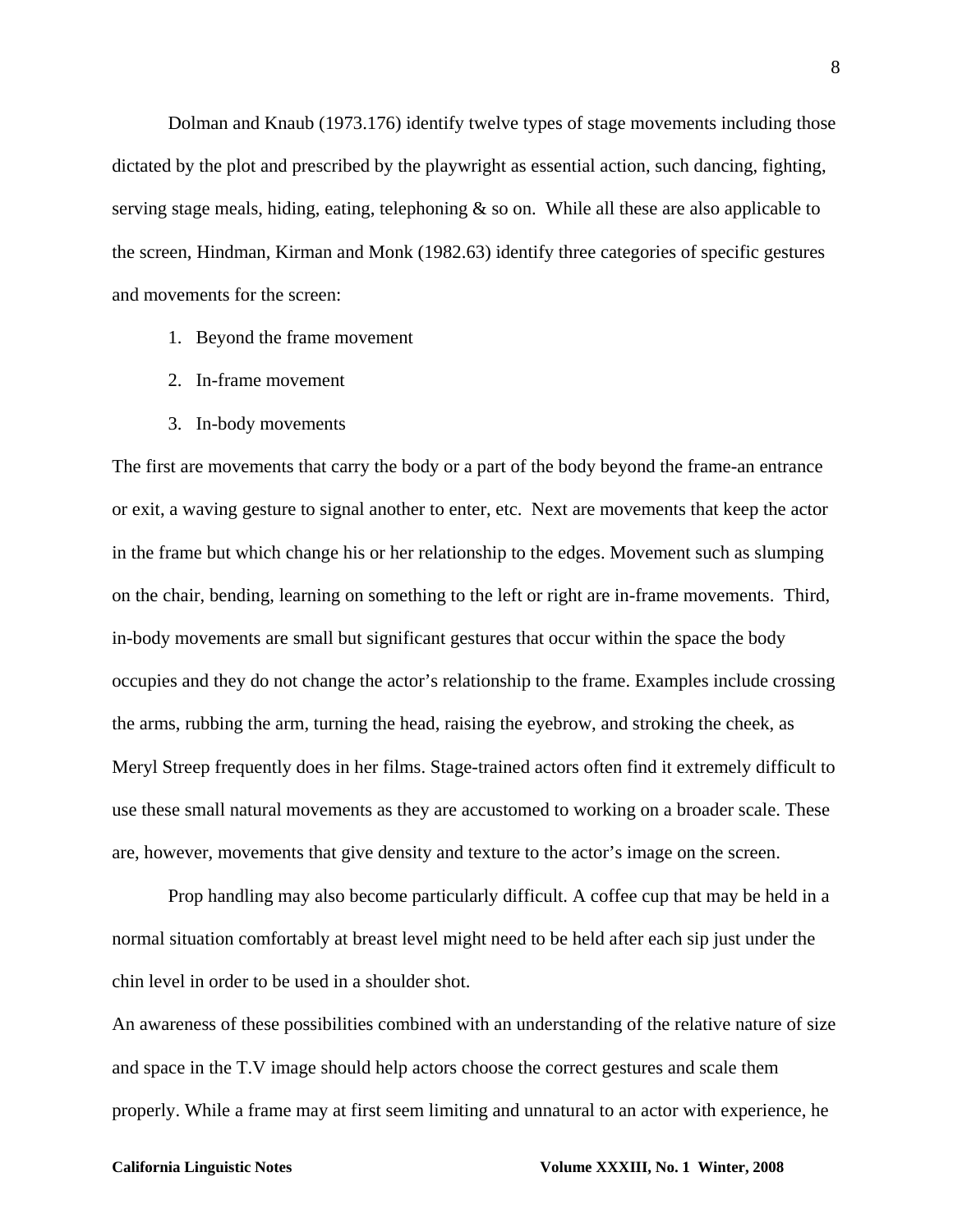or she will find a whole new range of expression and movement available to communicate the reality depicted in the film to the audience.

# **Voice and Speech**

Voice and speech are very important elements in the achievement of believable role-playing, whether in the medium of the stage or on the screen. Cicely Berry (1992, 14) says that the actor should know that the audience wants to be let into his character and that this will happen to a large extent through his voice and speech. Envangelin Machlin (1992.vi) also writes that the actor should be concerned with the quality of his speech and ensure that it is "pleasant to hear, easy to understand and compelling to follow". To achieve good speech quality, "The actor needs breath control, resonant tone, clear articulation and variety of pitch, speed and stress" (p 2). Benedetti (1976.98) also informs us that speech and vocal sounds are highly expressive of our personality and emotions and to this extent the actor needs to be consciously aware of the resource and work towards developing it for effective application on the job.

 Hindman, Kirkman and Monk (1982.97) say voice and speech create at least fifty percent (50%) of a character's image. They reveal age, sex, mood, social class, regional origins as well as such qualities as credibility and sensuality. Screen work both limits and increases the effect of a performer's voice. A resonant voice with great pitch variety and wide volume range is far less important on the screen than on the stage. On TV, in contrast to on stage, an actor gains a significant degree of vocal gesture and detail. The subtlest shading of the voice is heard. On Stage, where the spectator is two hundred feet away must hear, the small vocal gesture, the click of the tongue, the sign, the caught breath or the half-spoken words is not effective, where as on the screen, all these means are useful.

Special caution must be given to projection for screen acting. While it is necessary to speak clearly and intelligibly, the T.V actor rarely needs to speak louder than called for in normal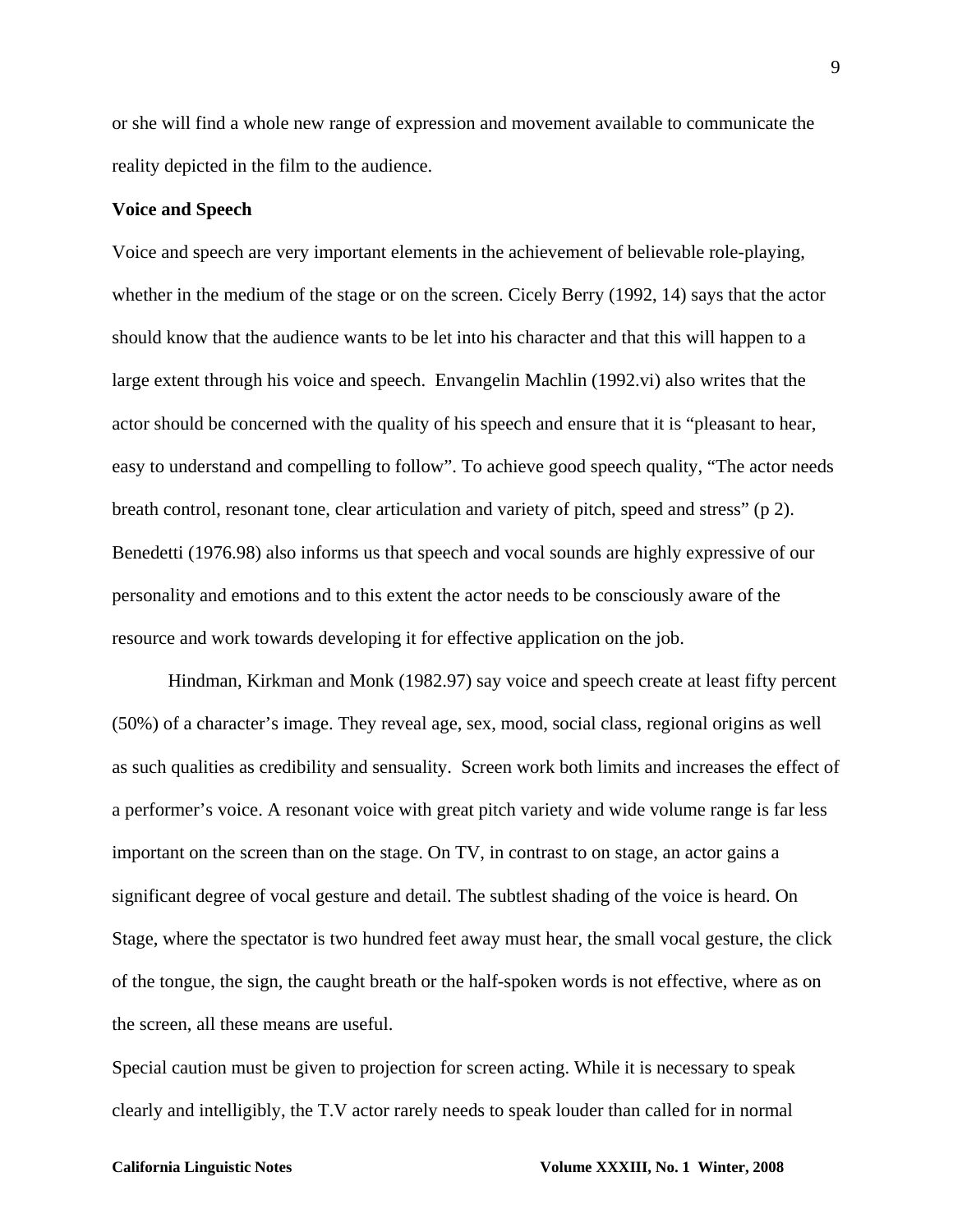conversation because his voice, speech and sounds are being recorded through a microphone placed very near the action. And according to Hindman, Kirkman and Monk, "If the nearest camera operator can hear, so can the microphone" (1982,100). According to Burrows and Wood, "Instead of projecting his or her voice so that every line is heard clearly sixty or seventy feet from the stage, the screen actor must restrict voice volume level without losing emotion or intensity" (1978.207). Brando's character speaks in a near monotone, catching the details of pronunciation of his character's local speech patterns while remaining intelligible to the film audience.

The difficulty for most stage-trained actors is that, even when they reduce volume, the voice still has a projected and stagy quality. Hindman, Kirkman and Monk (1982) advise that, it is necessary for the actor to constantly be aware of the people to whom he is speaking if this quality is to be avoided. First, he should avoid thinking of all the studio personnel or production crew before him as his immediate audience. Secondly, he should remember that the viewing audience would most probably be about four or five people (for television) who are just a few feet away. With these thoughts in mind, he should be able to adjust the volume quality appropriately.

# **Emotions**

In the T.V medium, the actor constantly performs in the context of simulated real pain and real accidents. The contrast between real events and fiction creates more subtle actors and at the same time destroys the empathy the stage actor is able to build, since screen actor reaches the audience through the camera which is the intermediary agent that only shows selected parts and moments of the performers work. Real rapport with the audience is not existent with film, unlike the theatre audience. Rapport with the television audience is an illusion because the actor is under a video microscope. In the close up, according to David Beal (1974.96) "we can be brought face to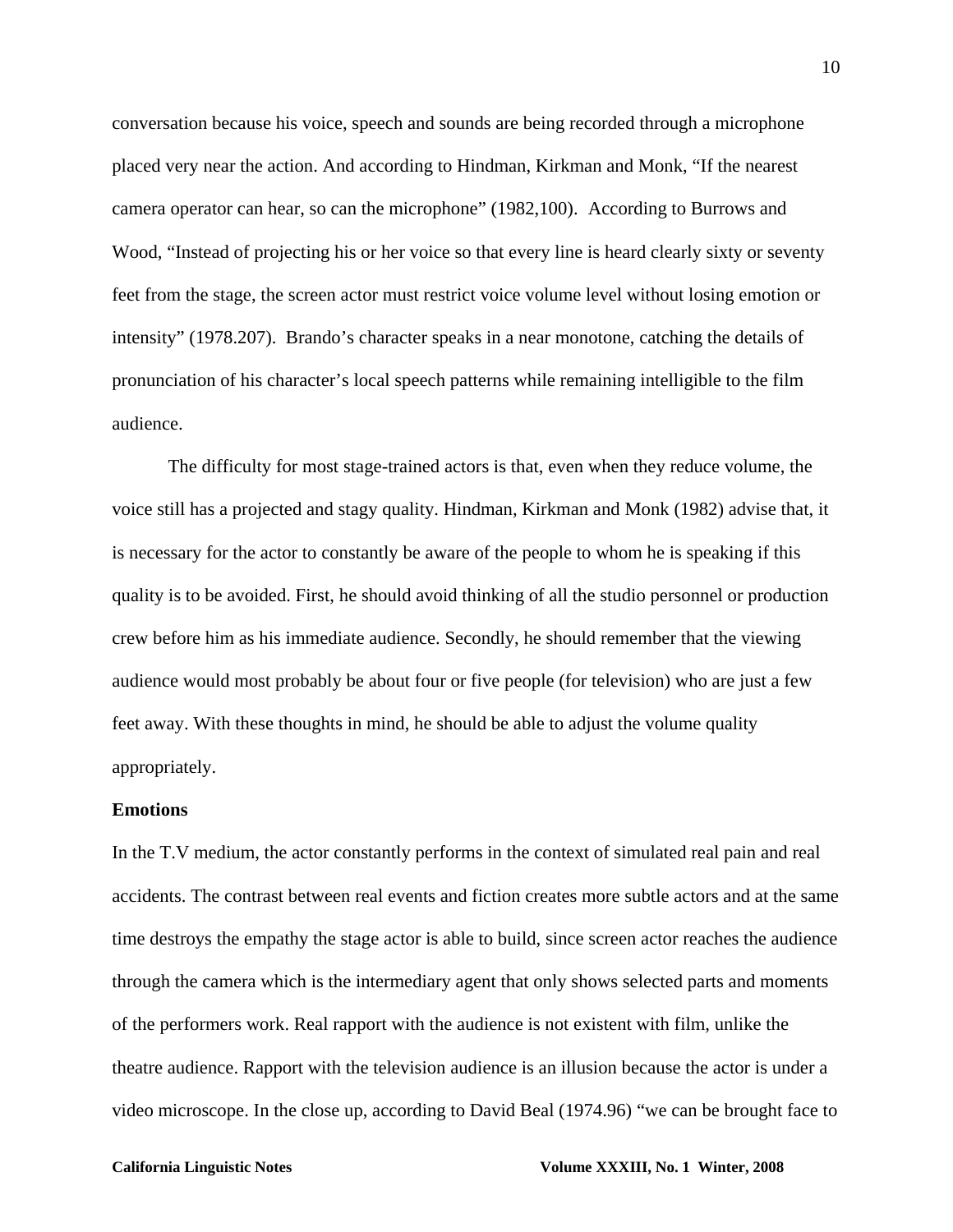face with a character, so that the minutest change of emotion is clear to us. And according to Hindman, Kirkman and Monk (1982.139),

Communication using the body is secondary (on the screen) and is mainly used to support the face, Reactions must be strong and clear. Inner monologue can never stop, so that the actor is constantly extending and illustrating the action in the script in responsive silences. David Beal (1974), though, believes that, in fact, the close-up need not be confined to the face. A character's emotion "can be effectively portrayed by close-ups, of fingers drumming impatiently on a table, a cigarette being swiftly crushed in an ash-tray, or a fist being tightly clenched" (p 96).

## **Continuity**

The recording in film is done in a pattern that is not necessarily sequential or continuous as written in the script. In other words, while stage performance is based on a linear narrative continuum (interrupted only with scene changes), the film or Television drama is recorded at different times and different places. And this has implications on the actor's performance. The actor has to learn to work within the timing established by the planned editing sequence. The actor is responsible for creating an overall rhythm that fits both the character and the material. The way the scene is shot or edited might create a rhythm, pace (speed), accent or coloration that replaces or even negates the actor's interpretation.

Filmed dramas are almost always shot out of sequence, utilizing an approach whereby each scene in a given locale are shot "during the same set up" (Burrows and Wood, 1978). Once the camera, audio and lights are set up for a drugstore exterior, every bit of the action that takes place in that locale will be filmed. Sometimes at the end of one scene, it may be up to one hour or more before an actor is needed on the set again. And the next sequence may not be sequential to the previous one. Language use in communication situations occurs in a context with given presuppositions, but in film, all takes requiring a certain set up will be taken at the same time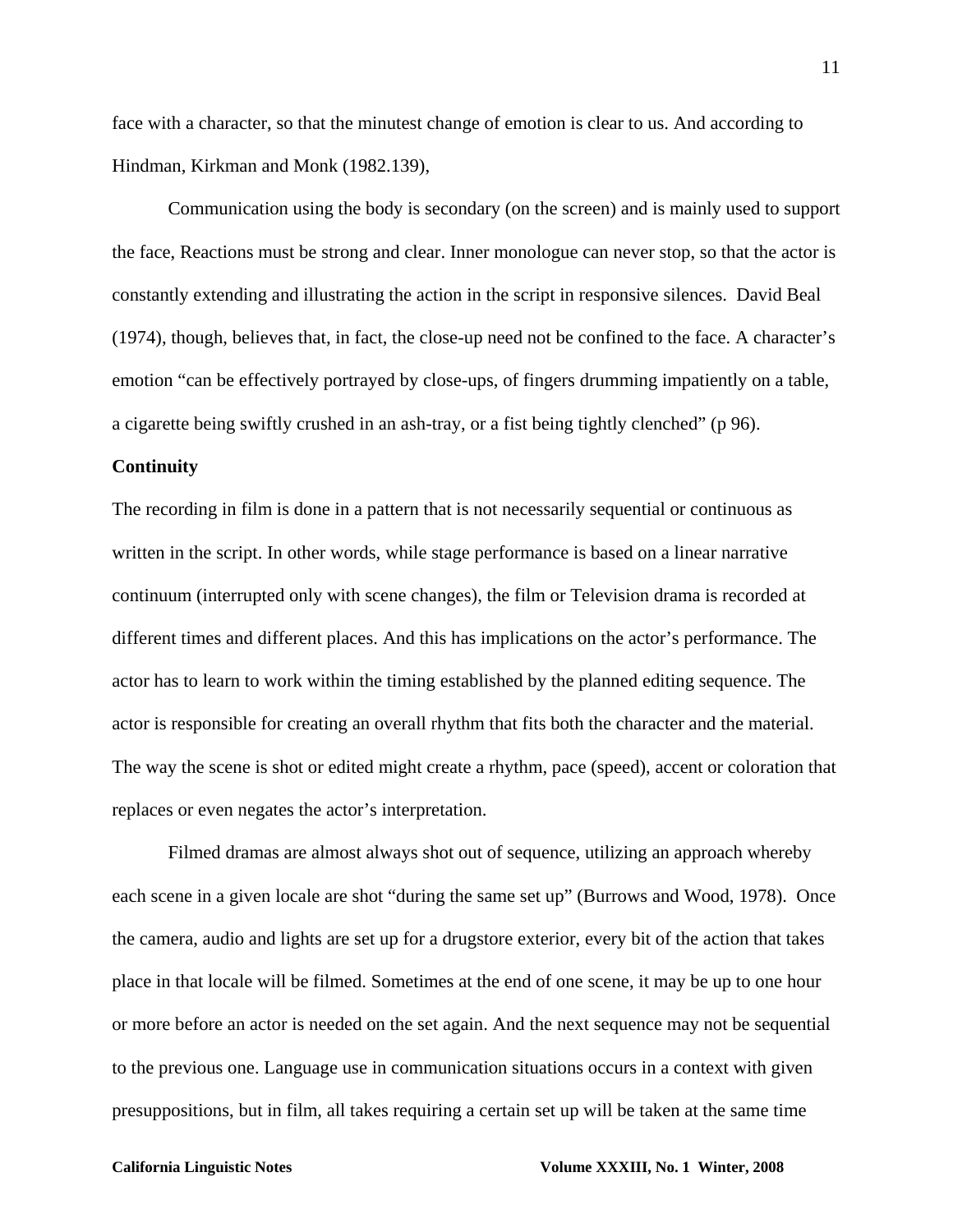without regard for chronology. This demands a great deal of concentration and training on the part of the screen actor, who therefore needs such a firm grasp on the plot and character that they can enter the story at any moment.

Performance on stage begins and ends there and then before a live audience, where as a performance for the screen is finalized in the editing studio. Actors may not even know in what order their scenes will appear, so they must give up much in terms of controlling their rhythm and timing. The actor must have sufficient skill to work within the editing requirements, even if these may seem arbitrary and awkward at the time of shooting.

# **Lines and Meaning**

Apart from the general study of the entire play in order to understand the main action, the actor must specially scrutinize his lines when learning them in order to find their underlying meaning. The actor needs to understand that the real significance of a line rarely is in the meaning of the words themselves or in the literal information they convey, but in the pragmatic situation. According to Mc Gaw (1980.149), finding the meaning of the lines is a matter of discovering what the character desires to happen from what he is saying. A line rarely serves solely to give information. It has more to express than its surface meaning and it is the duty of the actor whether on the stage or on the screen to find out this inner meaning or subtext.

For instance: the following simple dialogue,

- A: what time is it?
- B: it's eleven O'clock

has no dramatic significance until the meaning beneath the lines is known. Why does one character ask the time? What is in the other character's mind when he answers? The dialogue can convey a number of different meanings depending on the circumstances under which they are spoken: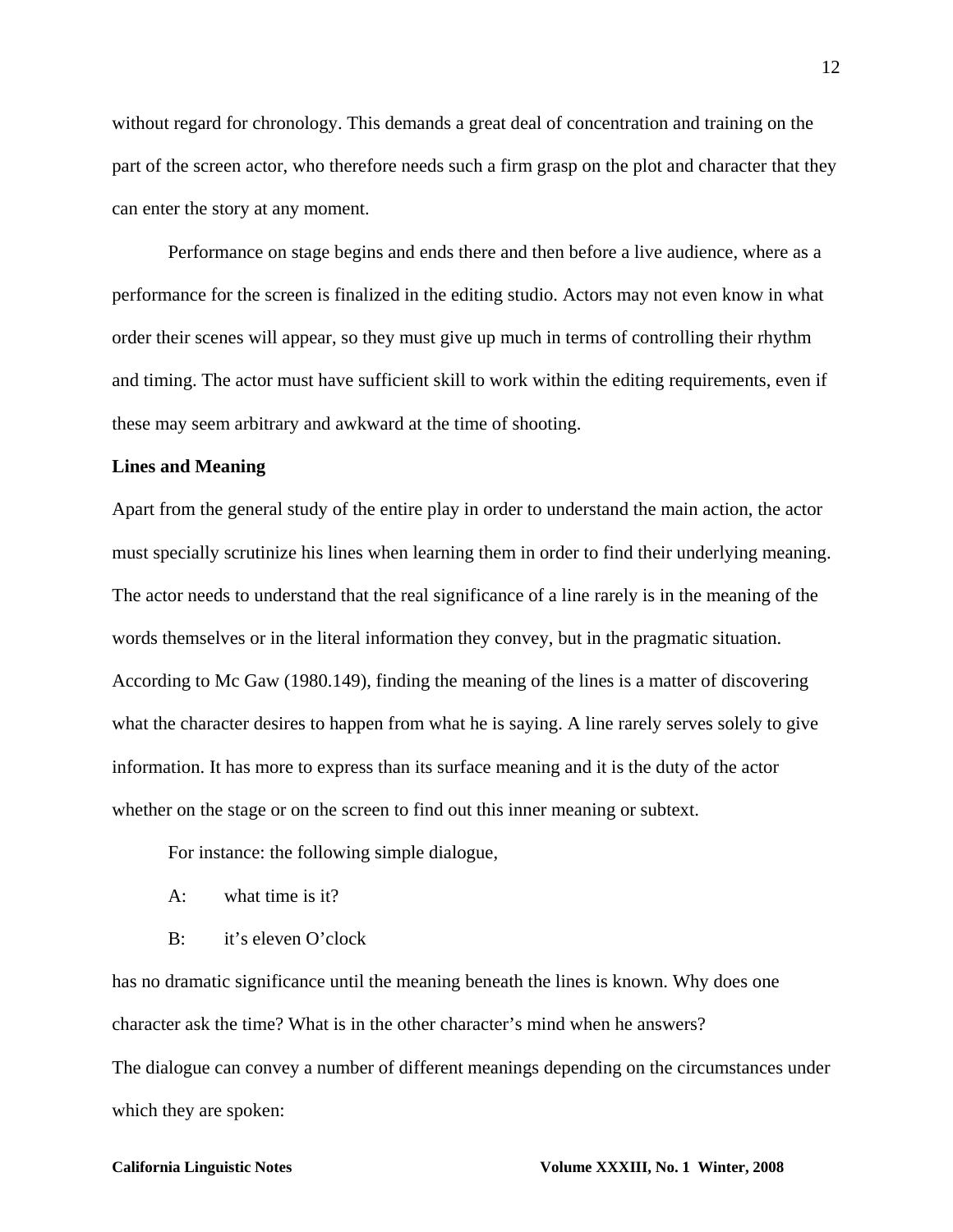- 1. A might be in the death cell awaiting execution and the lines might mean.
	- A. How much longer do I have to live?
	- B. Exactly an hour. You are to be executed at midnight

2. The situation might be that the speakers are listening to a dull and seemingly endless lecture and the lines might mean

- A. When is this going to end?
- B. The bell will ring any second.

3. The speakers might be engaged in some engrossing activity and the meaning might be

- A. We've completely lost track of the time
- B. We're already late for our appointment with Mr. Okoli

Therefore, in the words of McGaw,

The actor must know and think his subtext. The subtext is what the line means to the character who is speaking, which frequently is not what the line says on the surface (p 150)

Stanislavsky is reputed to have said people come to the theatre to hear the subtexts in the dialogue of play from the actors; if the audience were only interested in the text, they could have stayed in the comfort of their homes and read the script.

The interpreter of the meaning of the subtext is rarely the other characters, it is usually the audience itself. In fact, often the audience is given information that other characters do not have at that point in the drama. For the screen, the camera can help underscore the subtext through point of view or reaction shorts, whereas, on the stage there are no technical devises except through the communication skills of the actor before the live audience.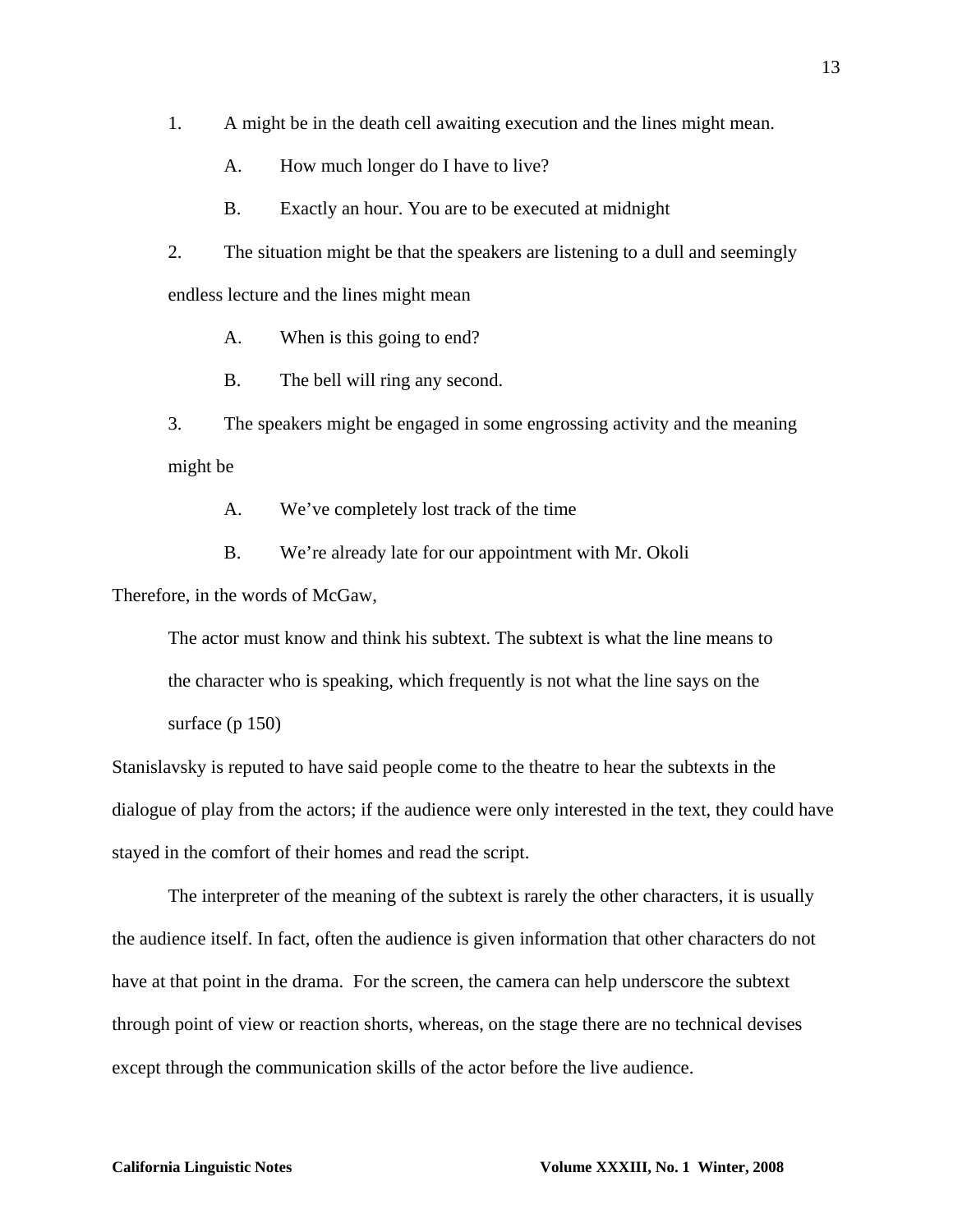# **Conclusion**

We have attempted to examine the different technical requirements in acting for the stage and the screen from the point of view of means available to the actor to communicate his character, the action of the drama, and the meaning of events to the audience. Each of the media, stage, screen, and television make different demands on both the vocal and nonverbal communication skills of the performer.